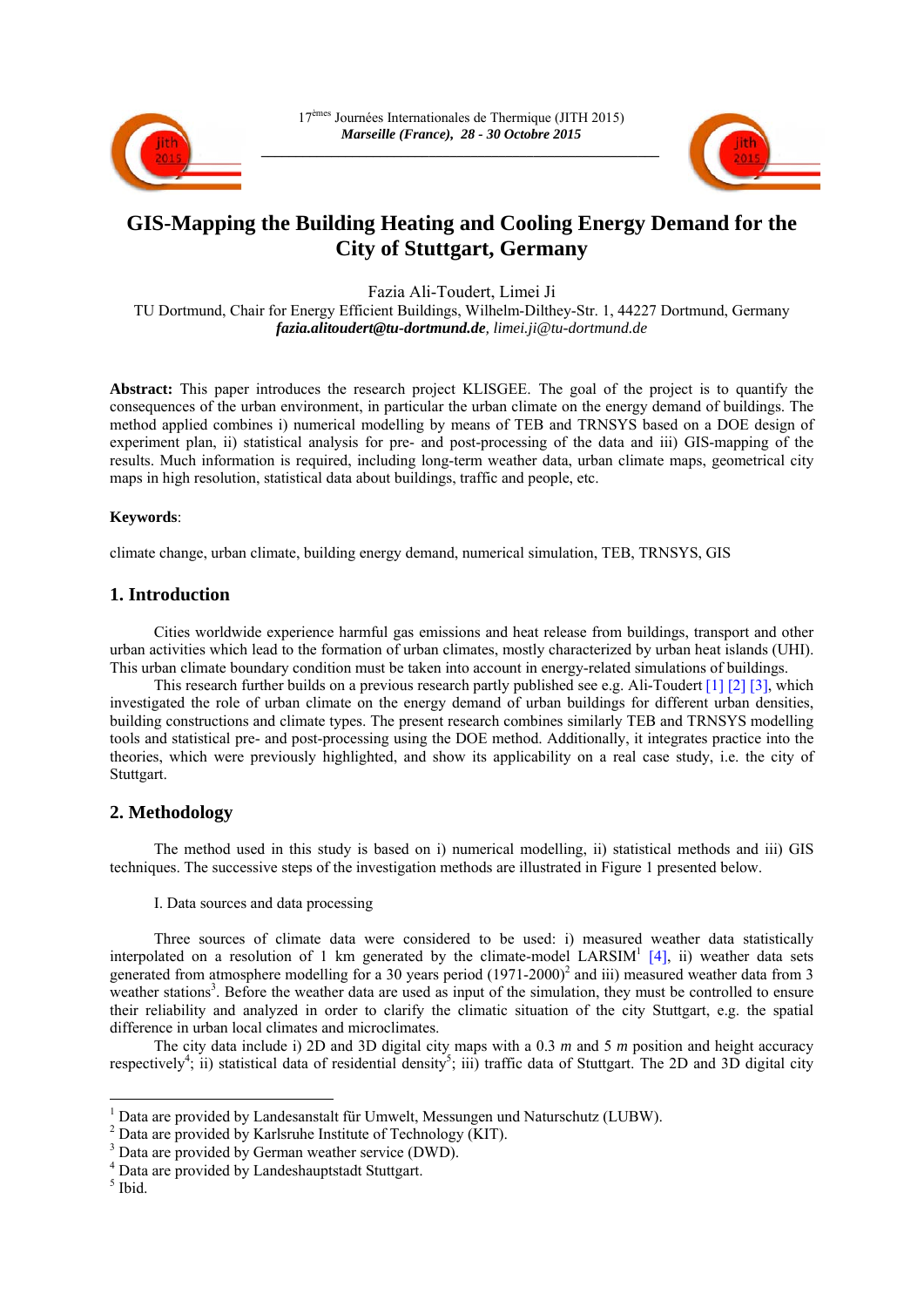data are then processed using statistical procedures to determine the different city structures and building typologies. The city structure including urban geometry, land use, land cover, residential density, traffic etc. are used as TEB (Town Energy Balance) simulation settings, and the building typology information – including building use, geometry and age – are used as TRNSYS-simulation settings.

#### II. Urban climate simulation with TEB

The Town Energy Balance model TEB [5] [6] simulates the turbulent fluxes for urban areas using generic canyon geometry with detailed representation of the urban surface to resolve energy balances for walls, roads and roofs. The weather data with a spatial resolution of the 1 km for the LARSIM-model includes the effects of the topography and land use. They are further adjusted using the urban canyon model TEB, in order to integrate the small-scale climatic differences due to urban typologies, urban density, building use, and material properties.

#### III. Building energy simulation with TRNSYS

The complexity of the city structures and building types in Stuttgart are simplified based on generic indicators known to be decisive as far as thermal processes are concerned. These indicators are then combined in a matrix based on a 3-steps DOE design of experiments to build an extensive parameter study. The outcomes of the simulation are the energy demand for heating, cooling, lighting and ventilation.

#### IV. Statistical analysis of the outcomes

The outcomes from the building simulation are statistically analyzed using DOE-method. DOE-method is a statistical method for evaluating all influential variables on a process with as few as possible experiments. The main effects and the double interactions of all investigated indicators are thereby systematically analyzed, and mathematical models for linear regression are defined for determining the building energy demand of each individual building block.

### V. Graphical representation of the outcomes

The spatial distribution of building energy demand for heating, cooling and lighting of the whole city of Stuttgart is then illustrated using GIS-techniques.



Figure 1: Methodology of this study.

## **3. Strength of UHI effect in Stuttgart**

Long-term weather data from 13 DWD stations (German weather service) in or near to Stuttgart were initially considered for the period of 1983-2013. By considering only complete data sets of required meteorological key metrics, only the 3 stations Schnarrenberg, Neckartal and Echterdingen could be used (Figure 2A) which is not enough for the spatial interpolation of weather data for the whole city area. As a consequence, the KIT-weather data with the spatial resolution of 7 *km* were integrated (Figure 2A). Finally, the interpolated long term weather data with the spatial resolution of 1 *km* and hourly time resolution were given by the LARSIM model (Figure 2B). These data are based on measured weather data from weather stations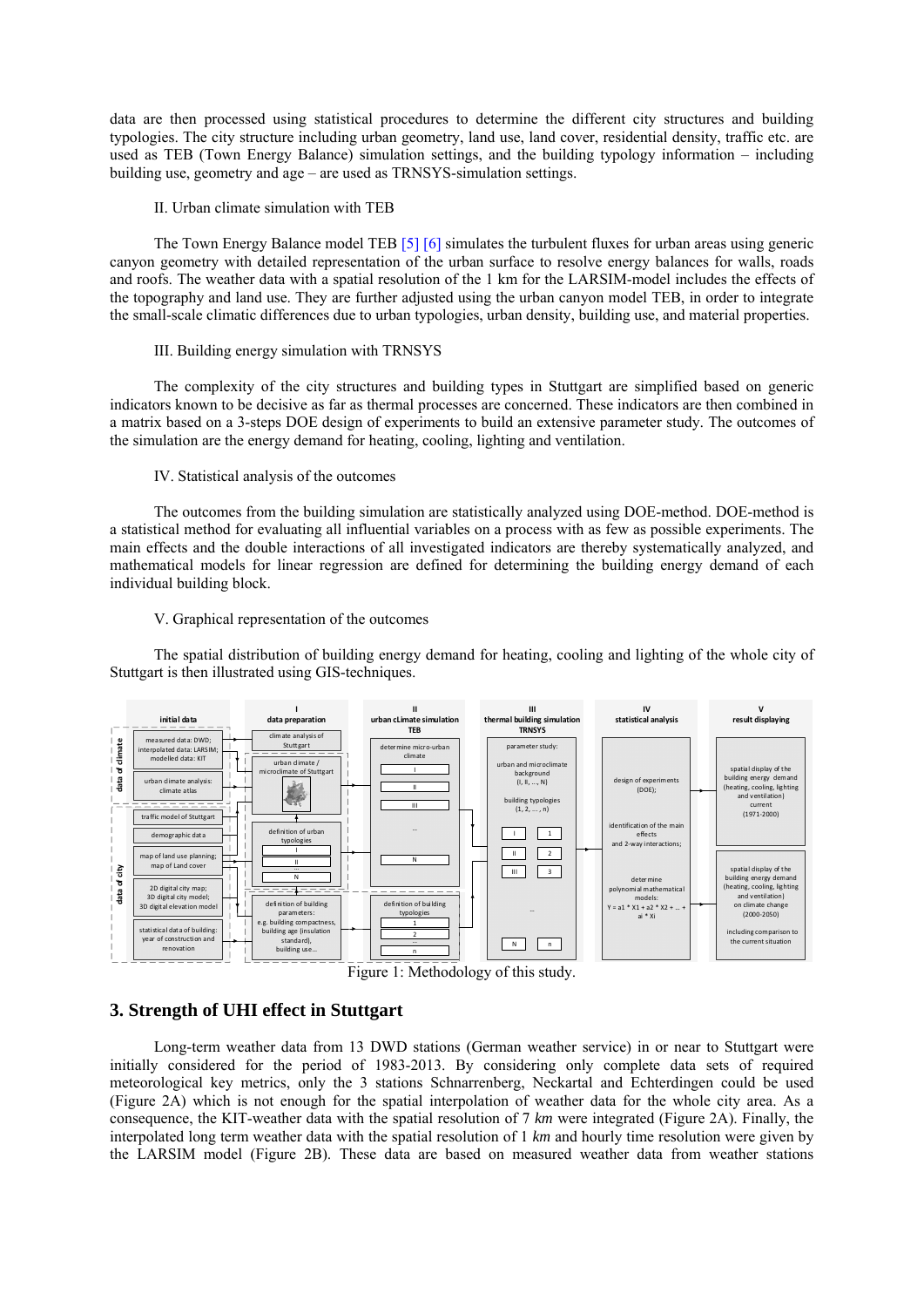disseminated in the whole land of Baden-Württemberg. Depending on the meteorological parameter, from 15 to 285 weather stations were used as references for the interpolation.

Figure 2B shows as an example the mean air temperature from 2003 to 2012. The mean air temperature difference between the highest and the lowest location is up to 2.4 *K*. The highest air temperature appears in the inner city and the industrial area, accentuated by their location in a valley.

Based on the 3 DWD weather stations, the temporal profiles of the UHI effect were also examined. The location of Schnarrenberg in the north of Stuttgart is characterized by low density districts in form of residential and commercial use, whereas the Neckartal shows the highest degree of sealed surfaces but the buildings nearby are not very tall. Echterdingen is located in the south and its climate is mostly influenced by the low density of building area. The trends of difference between each two locations are shown in the Figure 3 with the percentile 10% to 90%. Both the monthly and daily trends show that the air temperature difference between the warm Neckartal and cool Echterdingen is the largest and could reach 3.3 *K* in the early morning. The air temperature difference between Neckartal and Echterdingen and also between Schnarrenberg and Echterdingen are lower in the daytime than in the night, but the trend is reversed between Neckartal and Schnarrenberg. The urban structure of Neckartal with low and dense buildings is heated more easily than Schnarrenberg, and also cools down faster.



Figure 2: Locations of DWD weather stations / KIT points on the satellite map (A), average air temperature in Stuttgart with 1 km resolution (B). *Data source*: DWD, KIT, City of Stuttgart (A) and LUBW (B), own illustration.



Figure 3: Air temperature difference from DWD weather station in average for the period 2003 - 2012.

## **4. Urban structure and building typology in Stuttgart**

#### **4.1. Consideration of urban structure and building typology for building energy simulation**

The building simulations are undertaken at building level (Figure 4), but the results are presented at city block level, because the city block level offers the best detail information after the building scale which cannot be published for data privacy protection. The building energy simulation in this project uses generic indicators of urban and building instead of context-specific description of real buildings; the values range of each indicator is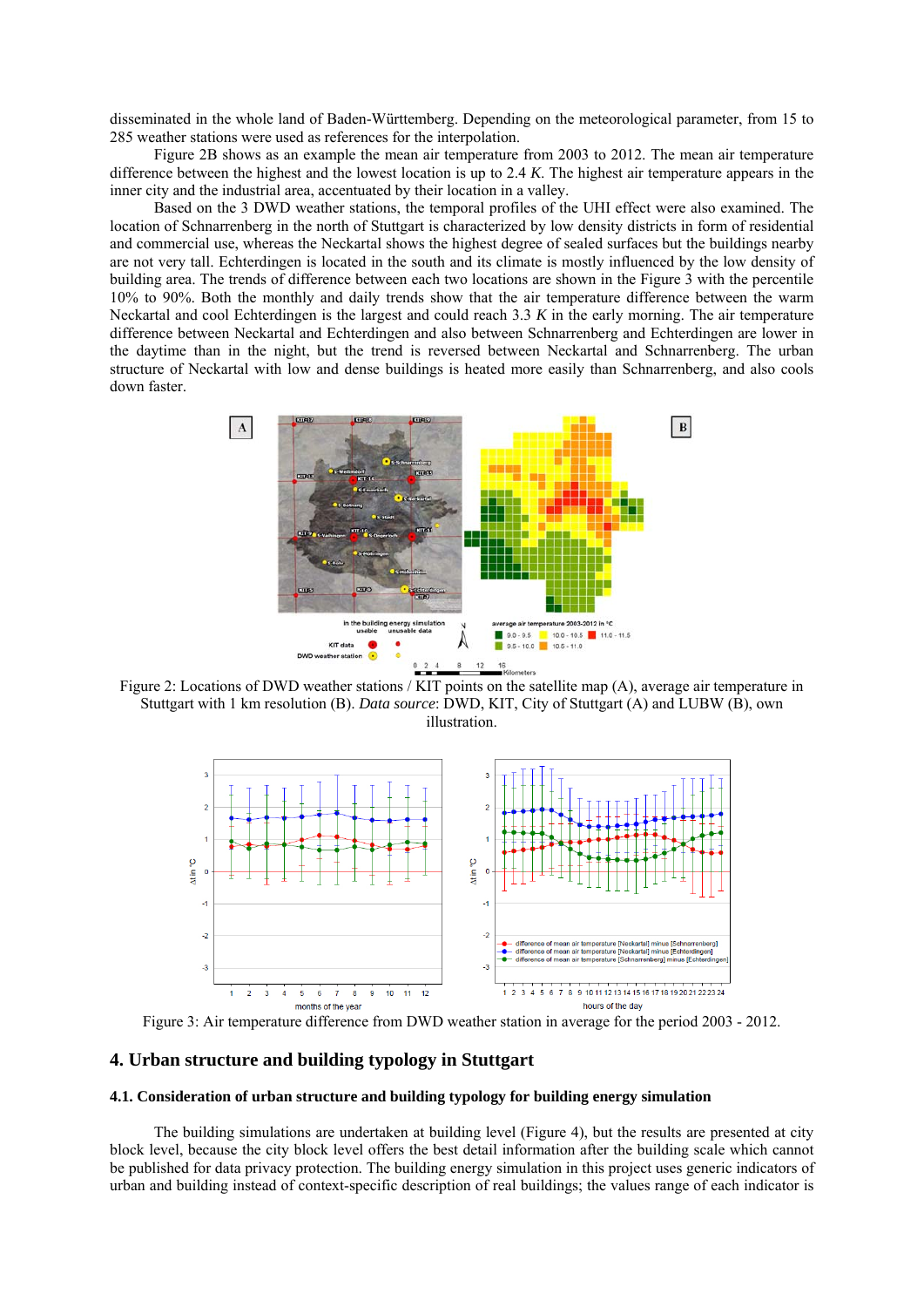defined based on the real city blocks and buildings in Stuttgart. These indicators also depend on acquirable data for the city area of Stuttgart, and the spatial resolution of the data should also be high enough. The preliminary list of the indicators considered is given in Table 1. The data sources and some of the city and building indicators are listed and shown as maps in Figure 5 (In Figure 5, the map number 4-12 are cuts from the whole city in order to show more details).

Since urban structure influences the micro-climate, data of urban facets are used as TEB-simulation settings in order to convert the starting weather data (with the resolution of 1 km) into small-scale urban canyon weather data. Moreover, the building typologies influence also the energy demand, and they are included in the TRNSYS-simulation as settings. Additionally the influence of aspect ratio, which is already considered in the TEB-simulation, is also considered as the geometric relationship between buildings, and is also taken into account in the TRNSYS-simulation.

Based on 3D digital city maps (digital building model and digital elevation model), the building volume and surface area are calculated using ArcGIS-Tools separately (Figure 6 and Figure 7).

| raoic r. Oroan and ounding parameter about in the ounding energy binamition |                                                                    |            |               |                          |  |  |  |  |  |
|-----------------------------------------------------------------------------|--------------------------------------------------------------------|------------|---------------|--------------------------|--|--|--|--|--|
| indicator                                                                   | source                                                             |            | used in       | <b>Available spatial</b> |  |  |  |  |  |
|                                                                             |                                                                    | <b>TEB</b> | <b>TRNSYS</b> | resolution               |  |  |  |  |  |
| aspect ratio (H/W ratio)                                                    | 3D digital city map                                                |            | city block    |                          |  |  |  |  |  |
| residential density                                                         | statistical data                                                   | ✓          |               | city block               |  |  |  |  |  |
| traffic                                                                     | traffic model of Stuttgart                                         | ✓          |               | 50 m grid                |  |  |  |  |  |
| building use                                                                | 2D digital city map                                                |            | ✓             | building                 |  |  |  |  |  |
| of<br>condition<br>energetic<br>building                                    | building age and time of<br>renovation from 2D digital<br>city map |            | ✓             | building                 |  |  |  |  |  |
| compactness of building                                                     | 3D digital city map                                                | building   |               |                          |  |  |  |  |  |
| window ratio                                                                | building use and building<br>age from 2D digital city<br>map       |            | ✓             | building                 |  |  |  |  |  |
| in<br>the<br>heated<br>volume<br>building                                   | base area and number of<br>floors                                  |            | $\checkmark$  | building                 |  |  |  |  |  |
| orientation of window and<br>building                                       | none                                                               |            | ✓             |                          |  |  |  |  |  |
| street orientation                                                          | none                                                               |            |               |                          |  |  |  |  |  |

Table 1: Urban and building parameter used in the building energy simulation



Figure 4: Calculation of shape coefficient: dynamic simulations with TRNSYS are undertaken at building level but the results are shown at city block level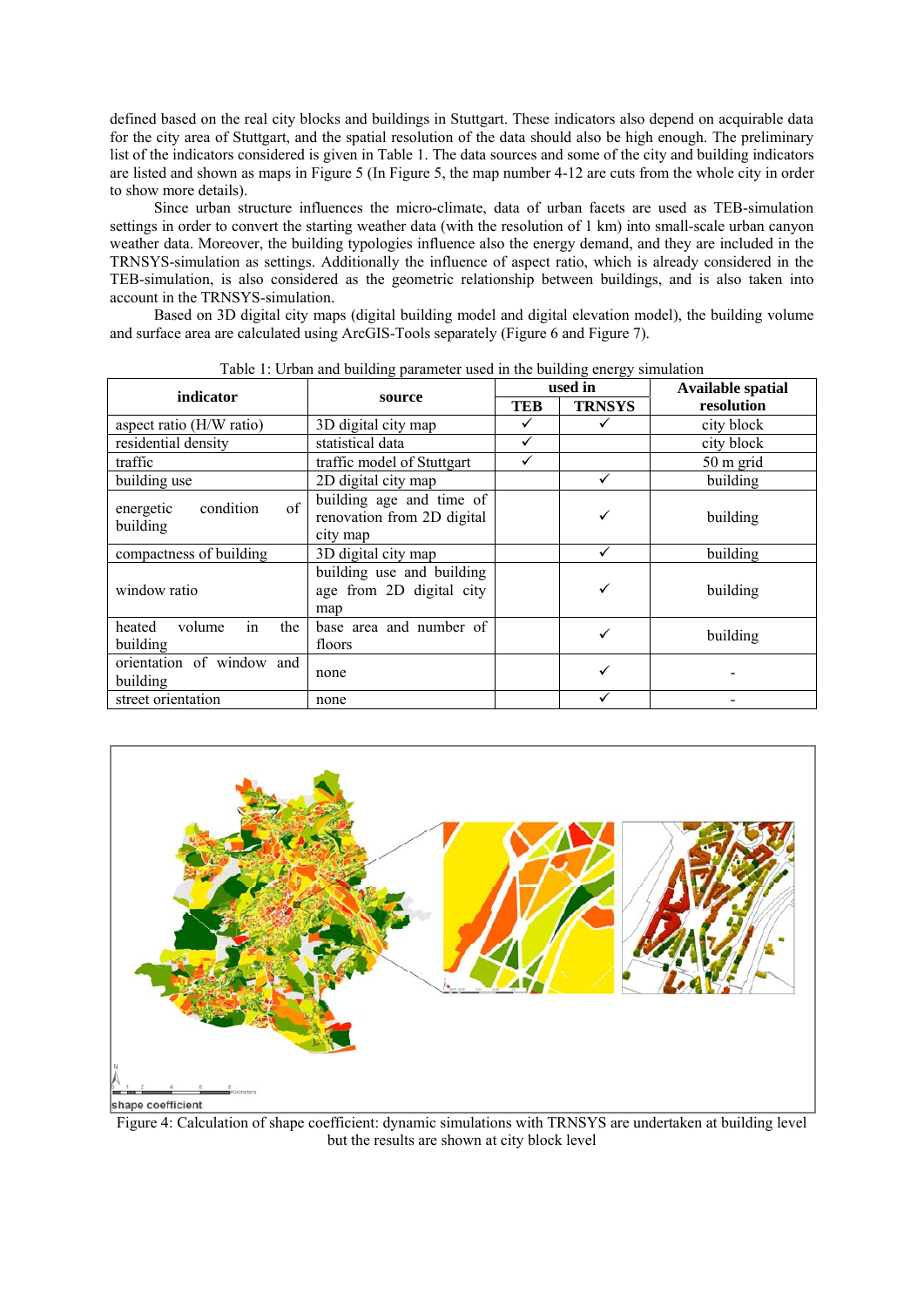

Figure 5: Data sources and parameters calculated.

Figure 5 shows on the left (1 to 6) the source data and on the right (7 to 12) the maps illustrating the indcators used to describe the city structure and buildings as used in TEB and TRNSYS simulations. The maps as numbered show the following:

- 1. weather data with 1km² resolution, as background site climate including the local effects like relief and vegetation. These are inputs for TEB and in adjusted form for TRNSYS.
- 2. Elevation model, showing the dependence of the climate background from geography.
- 3.  $NO<sub>2</sub>$  immission, is a map of the anthropogenic heat used in TEB simulations.<br>4 Digital 3D building model
- Digital 3D building model
- 5. digital 2D city map with information on building use, age, size etc.
- 6. city block map, which is a simplified representation used later for results mapping.
- 7. building use: eg. residential versus non-residential building
- 8. building age: map specifying the building typologies according to their built date (here example between 1958-1968), relevant inter alia for insulation standard determination.
- 9. building volume
- 10. shape coefficient is a map summarizing the main geometric property of the buildings in relation with heat conservation or losses (replaces Area Volume ratio)
- 11. aspect ratio: describes the city density in form of building heigt to street width, decisive for shading issues
- 12. anthropogenic heat release (traffic)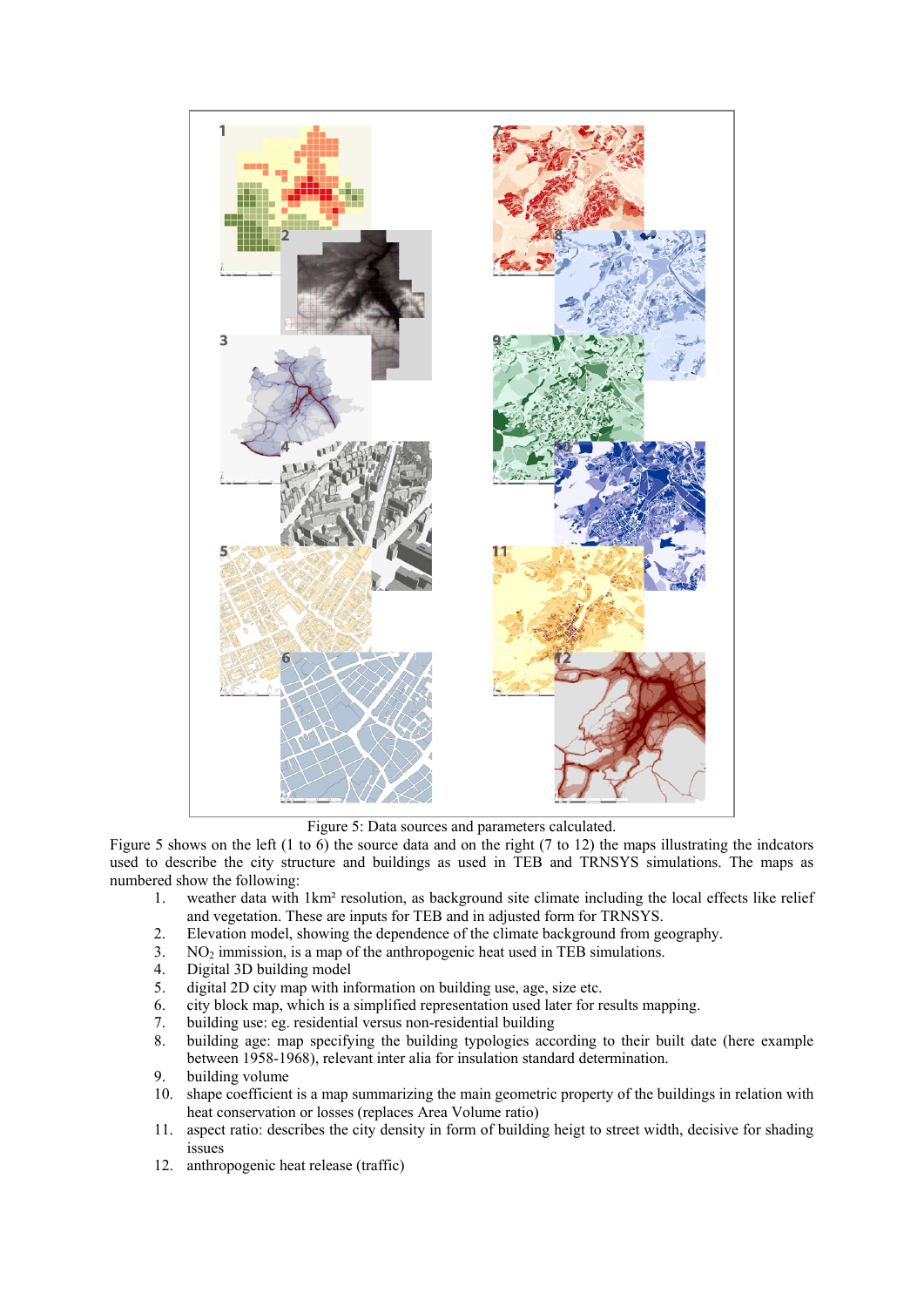

Figure 6: Calculation of building volume (left: original 3D building model and digital elevation model; right: roof of the 3D building model). Data source: Landeshauptstadt Stuttgart 2013, own processing.



Figure 7: Calculation of building surface area (left: 3D building model, digital elevation model and extruded building roofs; right: polygons of building surface with highlight). Data source: Landeshauptstadt Stuttgart 2013, own processing.

#### **4.2. Parameterization of urban and building typology and simulation steps**

Building models are built with parameters in equidistant-steps. For buildings, the compactness indicator A/V ratio has dependency on the size of building, it is impossible to get for each step of volume the same steps of A/V ratio (see Figure 8). Another indicator of compactness: shape coefficient is defined (1). The shape coefficient describes the degree of deformation of a building in comparison to a sphere with the same volume. The simulation steps of volume 216 *m³*, 4738.5 *m³*, 9261 *m³* and the steps of shape coefficient 1.07, 1.15 and 1.23 are used. These combinations contain the A/V ratio from 0.29 to 1.38. Considering thermal transfer between inside and outside the building, 5.5 sides (the total area of roof and facades plus the half area of ground) are used for calculating building envelop area.

shape coefficient = 
$$
\frac{\sqrt[6]{(4\pi)^5} \sqrt{a}}{\sqrt[3]{3v}}
$$
 (1)

 $\alpha$  is building surface area considering 5.5 sides of building envelope,

 $\mathcal V$  is building volume.

Considering the difference of thermal characteristic of window and building envelop, window ratio is defined as the ratio of window area to 5.5 sides building envelope area. 20%, 40% and 60% are set as the simulation steps.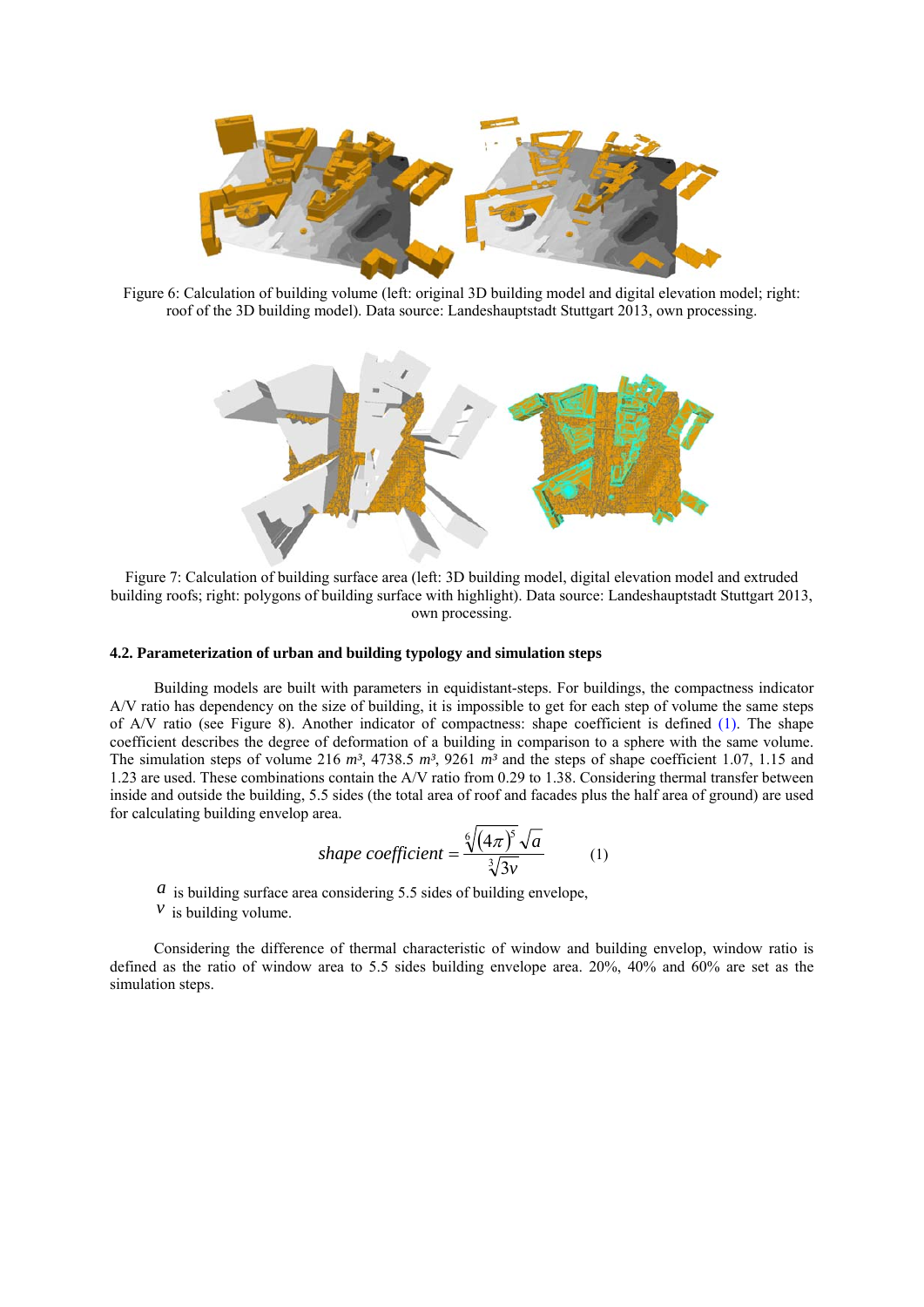

Figure 8: Simulation steps of compactness and building volume.

#### **5. Test run of building energy simulation with consideration of urban climate**

In order to illustrate the simulation procedure in this project as described under chapter 2 (parametric study using TRNSYS + statistical analysis), an example of a simulation is presented based on a previous research (see e.g. [1] and [2]). Five different urban and building indicators are examined by assigning 3 stages of values to each indicator (Table 2): A) aspect ratio, B) solar orientation, C) window ratio, D) thermal insulation and E) thermal construction of building.

| $1\,\mu$ , $\mu$ , while the parameter $\mu$ , and the $\mu$ in $1\,\mu$ , $\mu$ , $\mu$ , $\mu$ , $\mu$ , $\mu$ , $\mu$ , $\mu$ |       |                          |                                                   |                                              |                                               |  |  |  |  |  |
|----------------------------------------------------------------------------------------------------------------------------------|-------|--------------------------|---------------------------------------------------|----------------------------------------------|-----------------------------------------------|--|--|--|--|--|
|                                                                                                                                  |       | coded form $\rightarrow$ | -1                                                | 0                                            |                                               |  |  |  |  |  |
| urban<br>context                                                                                                                 | $A =$ | aspect ratio             | $H/W = 0.2$                                       | $H/W = 1.0$                                  | $H/W = 0.8$                                   |  |  |  |  |  |
|                                                                                                                                  | $B =$ | solar orientation        | <b>NWSE</b><br>$(-60^{\circ}$ from S)             | <b>NS</b><br>$(180^{\circ}, 0^{\circ})$      | <b>NESW</b><br>$(+60^{\circ}$ from S)         |  |  |  |  |  |
| building                                                                                                                         | $C =$ | window ratio             | 30%<br>Perforated facade                          | 60%<br>row facade                            | 90%<br>glass facade                           |  |  |  |  |  |
|                                                                                                                                  | $D =$ | thermal<br>insulation    | $U_{\text{wall}} = 0.65$<br>$U_{\rm glass} = 2.1$ | $U_{\text{wall}} = 0.4$<br>$U_{glass} = 1.4$ | $U_{\text{wall}} = 0.15$<br>$U_{glass} = 0.7$ |  |  |  |  |  |
|                                                                                                                                  | $E =$ | thermal<br>construction  | light-weighted<br>construction                    |                                              | massive construction                          |  |  |  |  |  |

Table 2: Variables of the parametric study used for TEB and TRNSYS simulations

Source: Ali-Toudert 2012 [7].

Building energy simulations were run for 162 cases consisting of all possible combinations of the 5 indicators A to E. All of the 162 combinations were tested with 2 climate datasets: the standard climate data TRY 12 (test reference year for the region 12, in which Stuttgart is located, data source: DWD [8]) and by urban climate influenced situation (TRY  $12 +$  urban climate, data source: DWD [8]). So, a total of  $324$  simulations have been run for the test, whose outcomes are analyzed with the statistical method design of experiments.

The main results from the simulations are summarized in Table 3and Figure 9. The decrease in the energy demand for heating depends on the urban heat island, up to a maximum case of -8.68 *kWh/m²yr*. The poorly insulated building with high window ratio shows the greatest decline, since in this case the influence of the climate boundary conditions is the greatest because of more heat transport. For the same reason, the wellinsulated building with small windows shows the minimum decrease of -0.32 *kWh/m²yr*. Conversely, the energy demand for cooling becomes higher in consideration of the urban climate (Table 3). The smallest increase is +1.86 *kWh/m²yr* and can reach up to +5.76 *kWh/m²yr*. The global energy demand (for heating and cooling) shows an increasing trend (Table 3) up to +6.69 *kWh/m²yr* by considering the urban climate. In a few cases, when the energy demand for heating is especially lower in a context including urban climate effects than the standard climate dataset, the sum of energy demand for heating and cooling can also be lower than the standard case up to a minimum of -2.05 *kWh/(m²yr)*. If the energy demand for heating, cooling, lighting and ventilation is added up, the urban climate shows a negative influence. The only exception is the poor insulated building with high window ratio, and in this case the energy demand goes down (Figure 9).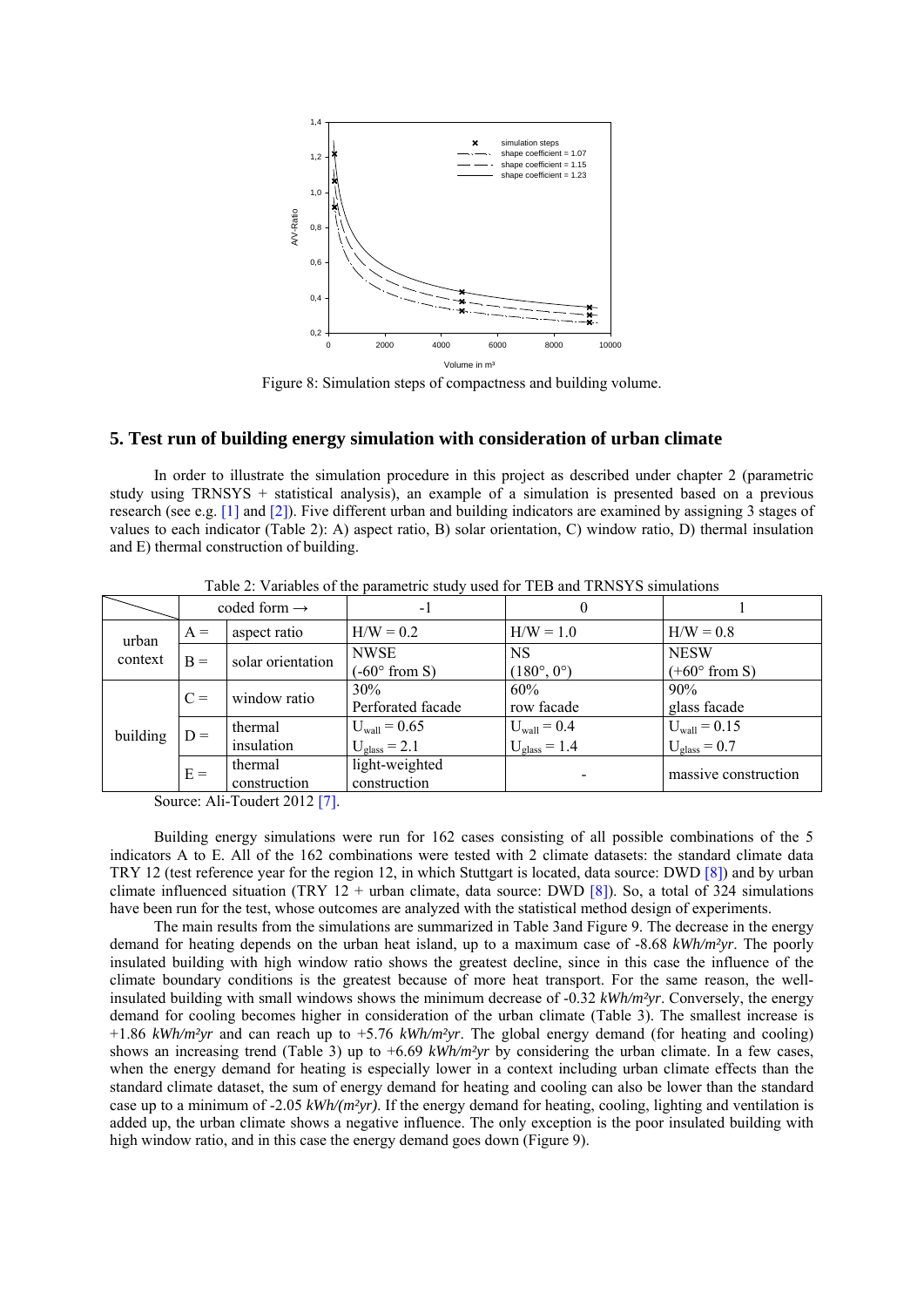| urban climate adapted $1KY/1Z$ . |      |                 |                |      |                          |                |  |  |  |
|----------------------------------|------|-----------------|----------------|------|--------------------------|----------------|--|--|--|
| energy demand for                |      | standard TRY 12 |                |      | TRY $12 +$ urban climate |                |  |  |  |
| office building                  | min. | max.            | band-<br>width | min. | max.                     | band-<br>width |  |  |  |
| heating                          | 1.9  | 52.6            | 50.6           | 1.5  | 45.4                     | 43.9           |  |  |  |
| cooling                          | 4.9  | 20.9            | 16.0           | 7.1  | 23.3                     | 16.2           |  |  |  |
| heating and cooling              | 8.4  | 69.0            | 60.5           | 11.5 | 67.1                     | 55.6           |  |  |  |

Table 3: Energy demand for heating and cooling for an office building in consideration of standard TRY 12 and urban climate adapted TRY 12.

Source: Ali-Toudert 2012.



Figure 9: Difference of energy demand for heating, cooling, lighting and ventilation between the building in urban climate and in standard climate of TRY 12. Source: Ali-Toudert 2012 [7].

Table 4 shows the statistical analysis of the outcomes of all the 324 simulations exemplarily. The analysis is undertaken to test the weight of the influence of indicators and also the weight of the combinations on the sum of heating and cooling energy demand when urban climate is taken into account (Table 4 left) and to test the influence on the difference of energy demand between the urban climate case and the standard climate situation (Table 4 right). The main effects of all the studied variables and their double interactions are quantified based on 11 different mathematical models. The adjusted R² shows the hit rate of the models.

If looking at Table 4, it's clear how about the 45.9% of the energy demand for heating and cooling is caused by thermal insulation (parameter D: thermal insulation) (Table 4 left). The parameter C (window ratio), E (thermal construction) and their interaction CD raise the hit rate to  $R^2 = 98.7\%$  with the model No. 4. The extensions of model 4 bring only marginal improvement, thus the model 4 can be declared as sufficiently representative. The coefficients show if and how much positive or negative influence the parameters have. For example, the improvement of thermal insulation (D), the reduction of window ratio (C) and massive construction  $(E = 1)$  reduce the energy demand.

Table 4 right shows the main influence of each parameter and their double interactions on the difference of energy demand compared to the standard climate situation. The parameter A (aspect ratio) becomes more important and the air temperature becomes higher when the aspect ratio (H/W ratio) is higher.

Table 4: Statistical analysis of building energy simulation outcomes for heating and cooling with consideration of urban climate (left) and the difference of energy demand between urban climate case and standard climate

urban climate

case TRY 12 (right).

|  | delta [urban climate - standard climate] |  |
|--|------------------------------------------|--|
|  |                                          |  |

|                |                   | <b>Model Summary</b> | Coefficients*     |        |       |              | <b>Model Summary</b> |                   |          |                   |          | Coefficients* |          |       |            |         |      |
|----------------|-------------------|----------------------|-------------------|--------|-------|--------------|----------------------|-------------------|----------|-------------------|----------|---------------|----------|-------|------------|---------|------|
| Model          |                   |                      | Adjusted R Square |        | Model | <sub>B</sub> |                      | Sig.              | Model    | R                 | R Square | Adjusted      | R Square | Model | B          |         | Sig. |
|                |                   | R Square             | R Square          | Change | 11    | (Constant)   | 27.508               | .000 <sub>1</sub> |          |                   |          | R Square      | Change   | 11    | (Constant) | .813    | .00C |
| $\mathbf{1}$   | .680°             | .462                 | .459              | .462   |       |              | $-11.630$            | .000              |          | .796°             | .634     | .632          | .634     |       |            | 1.893   | .000 |
| $\overline{2}$ | .833°             | .695                 | .691              | .233   |       |              | 8.251                | .00012            |          | .870'             | .756     | .753          | .123     |       |            | $-.833$ | .000 |
| 3              | $.935^{\circ}$    | .875                 | .873              | .181   |       |              | $-5.936$             | .000 <sub>l</sub> |          | ,914              | .836     | .832          | .079     |       |            | .546    | .00C |
| l4             | .994'             | .988                 | .987              | .113   |       |              | $-7.035$             | .00014            |          | $,946^\circ$      | .894     | .891          | .059     |       | AD         | .705    | .00C |
| 5              | $.997^e$          | .994                 | .993              | .006   |       |              | 2.272                | .000              |          | .969 <sup>e</sup> | .939     | .937          | .044     |       | ◡⊏         | .614    | .00C |
| 6              | 998               | .995                 | .995              | .002   |       | cα           | 1.241                | .0006             |          | ,980              | .960     | .9591         | .022     |       | AC         | $-.429$ | .000 |
| $\overline{7}$ | $.998^{\text{8}}$ | .996                 | .996              | .001   |       | Ba           | .810                 | .000              |          | $,986^8$          | .973     | .972          | .013     |       |            | .269    | .000 |
| 8              | .998              | .997                 | .997              | .001   |       |              | $-.544$              | .000 <sub>8</sub> |          | .990              | .980     | .979          | .007     |       | AF         | .200    | .000 |
| 19             | .999'             | .997                 | .997              | .000   |       |              | .336                 | .000              | $\Omega$ | .991              | .982     | .981          | .002     |       |            | .170    | .00C |
| 10             | .999              | .998                 | .997              | .000   |       | AD           | .372                 | .000              | 10       | 992               | .983     | .982          | .001     |       | CD         | .088    | .00C |
| 11             | 999               | .998                 | .997              | .000   |       |              | .162                 | .019              | 11       | .992              | .984     | .983          | .001     |       | Ba         | .096    | .027 |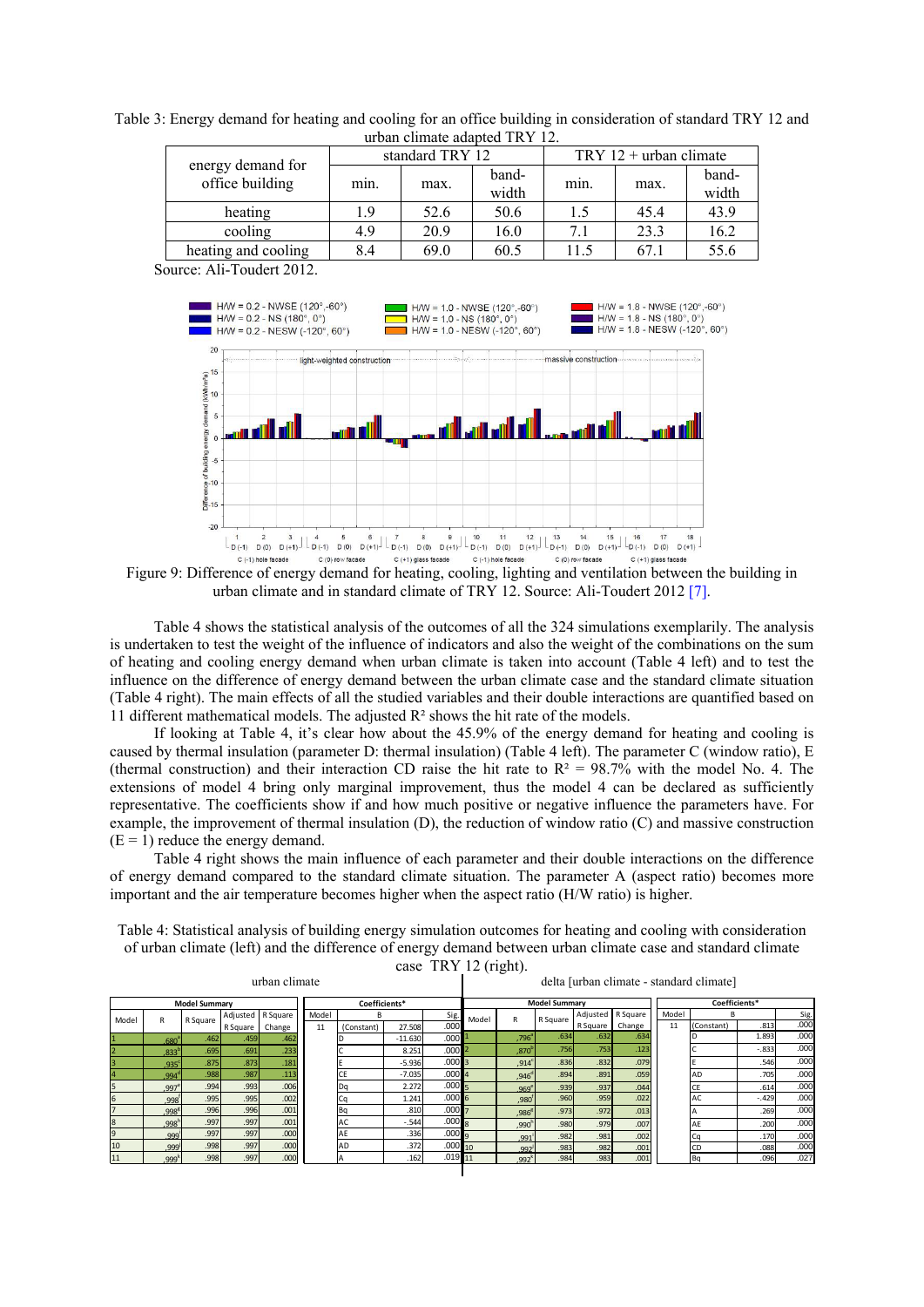|    | . Predictors: (Constant), D                                       |    | a. Predictors: (Constant), D                                      |
|----|-------------------------------------------------------------------|----|-------------------------------------------------------------------|
|    | b. Predictors: (Constant), D, C                                   |    | b. Predictors: (Constant), D, C                                   |
|    | c. Predictors: (Constant), D, C, E                                |    | c. Predictors: (Constant), D, C, E                                |
|    | d. Predictors: (Constant), D, C, E, CE                            |    | d. Predictors: (Constant), D, C, E, AD                            |
|    | e. Predictors: (Constant), D, C, E, CE, Dq                        |    | e. Predictors: (Constant), D, C, E, AD, CE                        |
|    | . Predictors: (Constant), D, C, E, CE, Dq, Cq                     |    | f. Predictors: (Constant), D, C, E, AD, CE, AC                    |
|    | g. Predictors: (Constant), D, C, E, CE, Dq, Cq, Bq                |    | g. Predictors: (Constant), D, C, E, AD, CE, AC, A                 |
|    | h. Predictors: (Constant), D, C, E, CE, Dq, Cq, Bq, AC            |    | h. Predictors: (Constant), D, C, E, AD, CE, AC, A, AE             |
|    | Predictors: (Constant), D, C, E, CE, Dg, Cg, Bg, AC, AE           |    | i. Predictors: (Constant), D, C, E, AD, CE, AC, A, AE, Cq         |
| 10 | Predictors: (Constant), D, C, E, CE, Dq, Cq, Bq, AC, AE, AD       | 10 | j. Predictors: (Constant), D, C, E, AD, CE, AC, A, AE, Cq, CD     |
| 11 | k. Predictors: (Constant), D, C, E, CE, Dq, Cq, Bq, AC, AE, AD, A |    | k. Predictors: (Constant), D, C, E, AD, CE, AC, A, AE, Cq, CD, Bq |
|    |                                                                   |    |                                                                   |

\* Dependent Variable: SQSENS\_AB

. Dependent Variable: SQSENS\_AI

Source: Ali-Toudert 2012 [7].

### **6. Conclusions**

In this study, the building energy demand is calculated using numerical modelling. The influences of urban climate resulting from urban structure and building typology are considered in the simulation.

The strength of UHI effect of Stuttgart is thus analyzed and the highest difference of the mean air temperature between the two weather stations Neckartal and Echterdingen is 3.3 K in the morning.

Generic indicators of the urban structure and building typologies are used and the influence of each indicator is determined systematically with a statistical method. In an example showing the investigation procedure adopted in this project, five different building and urban indicators with two climate boundary conditions were investigated. In general, the building energy demand for heating tends to be lower if urban climate effects are included compared to a standard climate situation, while energy demand for cooling tends to be higher. The building energy demand for both heating and cooling, as well as for heating, cooling, lighting and ventilation tends to be higher, yet with some exceptions. This example shows that urban climate must be studied in consideration of specific boundary conditions, since they affect the building energy demand.

In this project numerical simulations will be conducted following the example above after the determination of the appropriate morphological and typological indicators for Stuttgart. The DoE statistical postprocessing will enable the mapping of the resulting energy demands.

## **7. Further steps**

The project is ongoing. The building energy simulations with the building and urban parameters of Stuttgart under the consideration of the local urban micro-climate are currently in processing. The systematic parameter study will also be carried out. A map with the spatial distribution of energy demand in Stuttgart will be drawn with GIS-method.

#### **References**

[1] F. Ali-Toudert, Heating and cooling energy demand of office urban buildings in the subtropics: relevance of the urban microclimate, urban geometry and building construction, *The 10th REHVA World, CLIMA 2010, conference on Sustainable Energy Use in Buildings.* May 9-12, 2010, Antalya, Turkey, 2010.

[2] F. Ali-Toudert, Openness to the Sky as Indicator for Daylighting Potential of Urban Office Buildings in a European Mid-Latitude Location, *International Conference on Climate and Constructions.* 27-35, 24 and 25 October 2011, Karlsruhe, Germany, 2011.

[3] F. Ali-Toudert, Impact of Shading Devices, Ventilation and Lighting Operation on the Heating and Cooling Energy Demand of an Office Building under Urban Conditions. *The 11th RHEVA World Conference on "Energy efficient, smart and healthy buildings"*, June 16-19, Prague, Czech Republic, 2013.

[4] M. Bremicker, G. Brahmer, N. Demuth, F.-K. Holle and I. Haag, Räumlich hoch aufgelöste LARSIM Wasserhaushaltsmodelle für die Hochwasservorhersage und weitere Anwendungen, *KW Korrespondenz und Wasserwirtschaft* 6 (9): 509-14, 2013.

[5] V. Masson, A physically-based scheme for the urban energy budget in atmospheric models, *Boundary-Layer Meteorology* 94, pp 357-397, 2000.

[6] V. Masson, C.S.B. Grimmond and T.R. Oke, Evaluation of the Town Energy Balance (TEB) scheme with direct measurements from dry districts in two cities, *Appl. Meteor*, 41, pp 1011–1026, 2002.

[7] F. Ali-Toudert, Energiebedarf eines städtischen Bürogebäudes unter Berücksichtigung von Stadtklima und Klimawandeleffekte, *Progress Report*. Internal document, 2012.

[8] BBSR, Updated and enhanced test reference years (TRY). *Website: http://www.bbsrenergieeinsparung.de/EnEVPortal/EN/Regulation/TRY/testreferenceyears\_node.html*, 2010.